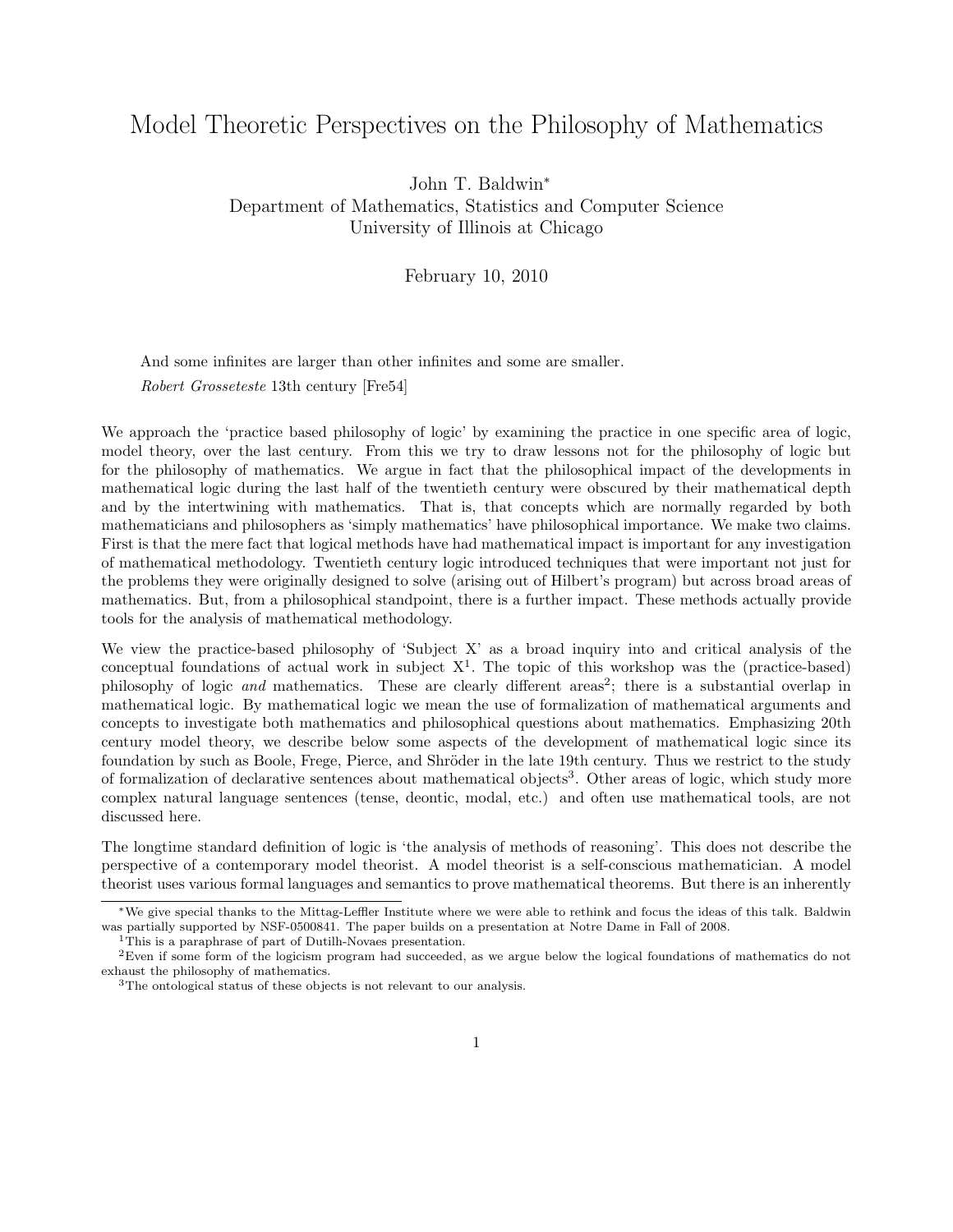metamathematical aspect. The very notion of model theory involves seeking common patterns across distinct areas of mathematical investigation. One of our goals below is to make this notion of 'distinct area' more precise.

In particular, we view the practice-based philosophy of mathematics as a broad inquiry into and critical analysis of the conceptual foundations of actual mathematical work. This investigation also includes a study of the basic methodologies and proof techniques of the subject<sup>4</sup>. The foundationalist goal of justifying mathematics is a part of this study. But the study we envision cannot be carried out by interpreting the theory into an über theory such as ZFC; too much information is lost. The coding does not reflect the ethos of the particular subject area of mathematics. The intuition behind fundamental ideas such as homomorphism or manifold disappears when looking at a complicated definition of the notion in a language whose only symbol is  $\epsilon$ . Tools must be developed for the analysis and comparison of distinct areas of mathematics in a way that maintains meaning; a simple truth preserving transformation into statements of set theory is inherently inadequate. The traditional foundationalist approach sacrifices explanation on the altar of justification.

The discussion below has both a sociological and a philosophical aspect. Sociologically, in this introduction, we describe recent examples illustrating model theoretic practice. Philosophically, in the two main sections of the paper we propose some tools for studying the methodology of mathematics. We outline a program for using model theoretic concepts for a) formalizing a notion of 'area of mathematics' and b) analyzing basic concepts of mathematics. In Section 1) we sketch the history of model theory in the twentieth century and in particular the development of the notion of a complete theory. We argue for the notion of a first order complete theory as a useful unit of analysis for describing 'an area of mathematics'. We conclude the historical discussion with an introduction to the sophisticated model theoretic methods developed in the last 40 years. In Section 2) we discuss how these methods can provide insight into the way fundamental notions are specified in different areas of mathematics. We glimpse the use of model theoretic notions to analyze one particular mathematical notion: dimension.

In both cases a) and b) , our main point is that model theoretic tools can be brought to bear. We are simply giving introductory sketches of illustrations of that thesis.

In the sociological mode, we now describe some papers at the Mid-Atlantic Model Theory conference held in the Fall of 2008 at Rutgers. In the late 70's a large gap was seen between EC 'East Coast' and WC 'West Coast' model theory: a) EC used model theory in various parts of mathematics and b) WC developed an independent subject area of 'model theory'. We elaborate this contrast below. But the current situation is best summed up by Pillay's affirmation at the 2000 ASL panel on the future of logic – 'there is only one model theory.'<sup>5</sup> At least seven of the ten papers at the Rutgers conference, even those focused on algebraic notions such as nonarchimedean geometry, semi-abelian varieties, or difference fields integrate the deep concepts developed in the pure theory since 1970. For example, one paper concerned a conjecture of Cherlin which uses model theoretic concepts to lift the program of the classification of finite simple groups to the classification of simple groups of finite Morley rank. Even the statement of the problem is posed in model theoretic terms that provide a way to organize topics that were already in the mathematical air. The investigation involves significant techniques from model theory, finite group theory, and algebraic groups. Even the relatively few papers at this conference that were 'pure' developed concepts central to current research in e.g. the model theory of valued fields<sup>6</sup>. Our summary of this conference has focused on 'main-stream' contemporary model theory<sup>7</sup> which develops logical

 ${}^{4}$ For a broad investigation in the philosophy of mathematics including a study of leading contemporary mathematicians (e.g. Grothendieck, Langlands, Shelah, Zilber) see [Zal09]

 $5$ This is my recollection of Pillay's oral statement. He describes the 'unification' at considerable length in his contribution to [BKPS01].

<sup>6</sup>Shelah's concept of theories without the independence property (nip or dependent depending on the author) were expounded in the least-applied talk. Hrushovski's paper 'Stable groups and approximate group theory'[Hru09], which uses the model theoretic analysis of these theories as a tool for the study of groups, was the subject of semester-long seminars at UCLA, Berkeley, Urbana, and Leeds in the Fall of 2009. Fields medalist Terrence Tao discusses the progress of the UCLA seminar in the blog at http: //terrytao.wordpress.com/.

<sup>7</sup> It does not encompass a number of other areas of model theory such as models of arithmetic, finite model theory, model theory in computer science, higher order and other extensions of first order logic, and universal algebra.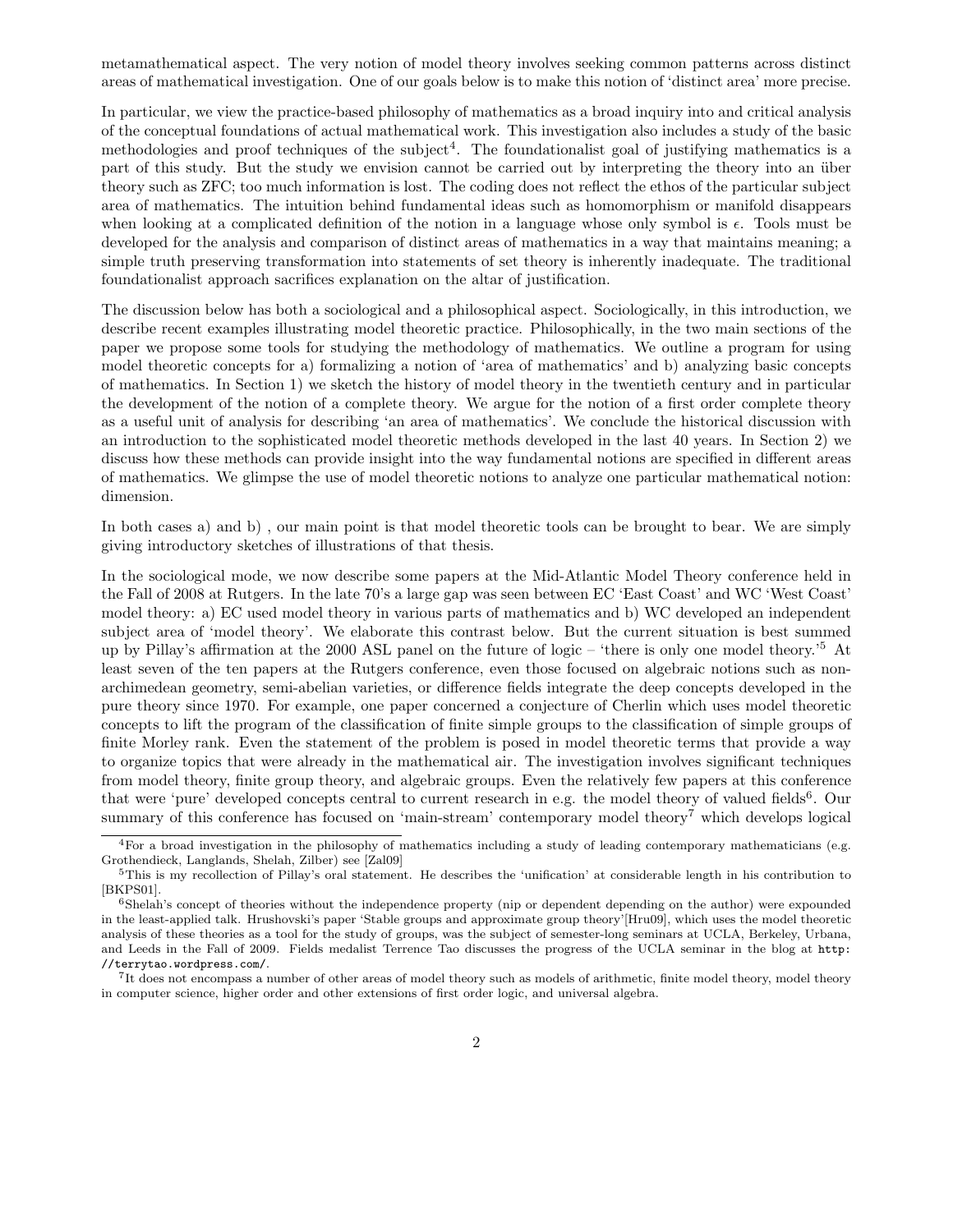techniques of model theory and integrates them in the investigation of problems across mathematics.

# 1 Historical Survey of model theory

The integral connections of model theory with modern mathematics as described in the introduction are often (and often correctly) seen as a falling away from philosophical concerns. But as we'll see below, many of these interactions do stem from concerns about explanation and coherence of mathematical ideas that have a philosophical basis. The divorce is from narrow concern with the formal justification of results. Moreover, natural philosophical issues arise from some technical results. For example, there are vast differences between the role of  $\aleph_0$  and any uncountable cardinal in the study of categoricity. What is so different about countability?

After a survey of the history of model theory I expound the use of model theoretic concepts as a tool for such an analysis of the foundations of mathematics. We review this history from a standpoint similar to this paper but with an emphasis on the mathematical applications in [Bal10]. For lack of space, I concentrate on first order logic; recent work in infinitary logic [Bal09, She09, Zil04] contributes new problems and methods to our analysis.

We distinguish three types of analysis in first order model theory:

- 1. Properties of first order logic (1930-1965)
- 2. Properties of complete theories (1950-present)
- 3. Properties of classes of theories (1970-present)

### 1.1 Properties of first order logic (1930-1965)

The essence of model theory is a clear distinction between syntax and semantics. Sentences in a formal language for a vocabulary  $\tau$  are true or false in structures for  $\tau$ . While the full formal treatment of this notion first appears in  $[Tar35]$ , the distinction was evident to Frege and Hilbert<sup>8</sup> and the basic idea is essential for Gödel's completeness theorem [Göd29] (see below) to even make sense. While the completeness theorem plays a fundamental role in first order model theory, a formal proof system is not essential to formulating many of the crucial concepts. Thus the compactness theorem requires the completeness theorem for neither its statement nor its proof although proofs using completeness are typical.

While this notion is familiar to both philosophers and mathematicians, my experience in philosophy and mathematics departments presented the connection in two entirely different lights. Beginning my logic studies in a philosophy department, the syntactic aspect was primary. Models were created from the syntactical base to, for example, establish the completeness theorem, but had no independent interest. In contrast, in the mathematics department during graduate school, the two aspects had more equal status. Semantic structures exist in all the rest of the mathematics courses. Syntax provides a formalism for reasoning about and describing the structures and (necessarily in non-trivial cases<sup>9</sup>) classes of structures.

The prehistory of model theory includes the work before 1950 of Löwenheim, Skolem, Gödel, Malcev, and Tarski. They isolated fundamental properties of first order logic such as completeness, compactness, and the Lowenheim-Skolem-Tarski theorem. The prehistorical aspect is illustrated by references in logic courses to the 'Lowenheim-Skolem-Tarski theorem' and its proof by Malcev and Gödel.

<sup>8</sup> It was less clear in Pierce, the algebraic school and Russell.

<sup>9</sup>Only finite structures are uniquely describable by (sets of) sentences in first-order logic.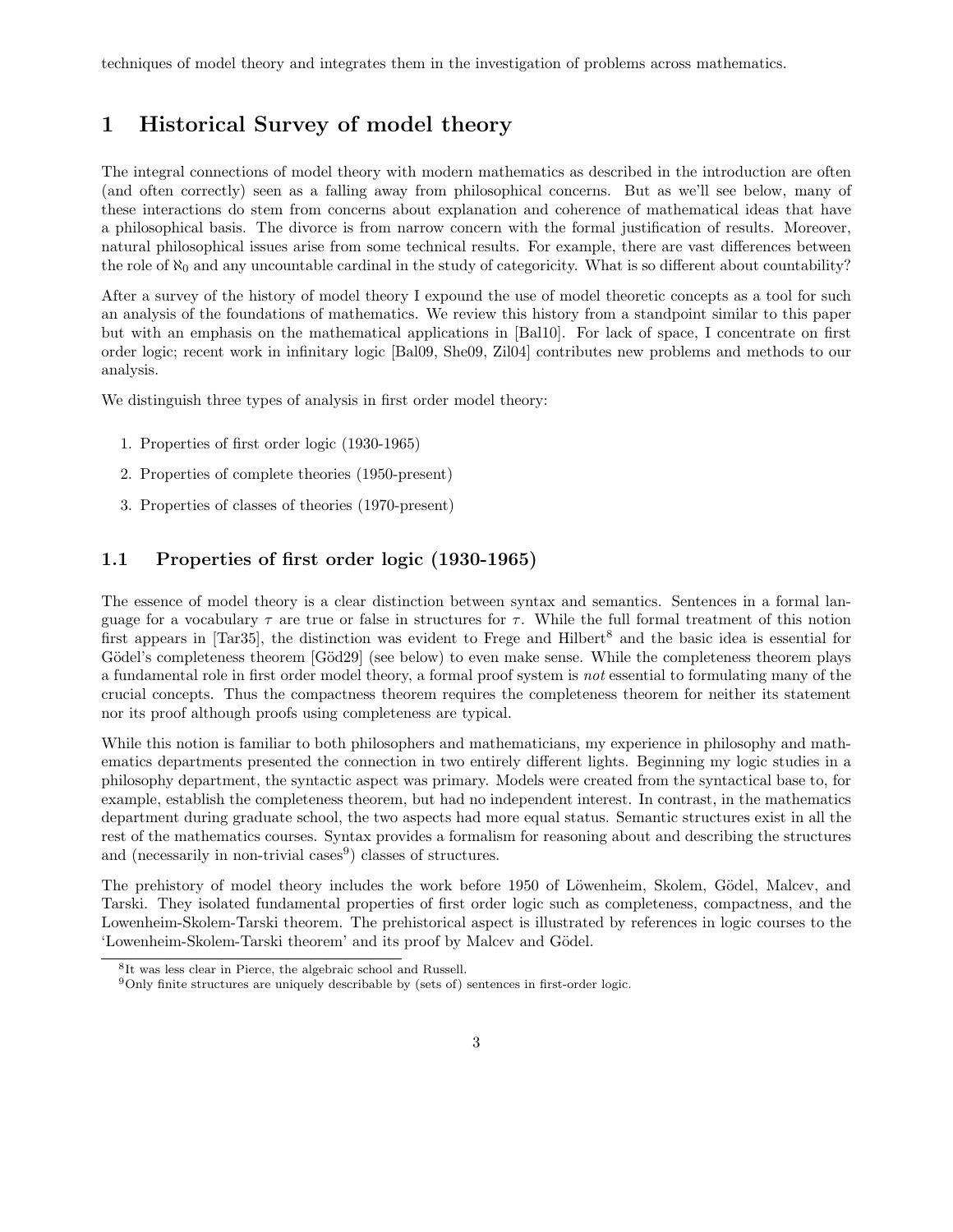The term model theory was popularised in the early 1950's, especially by Tarski and Robinson. Work in that decade provided syntactic characterizations of preservation properties. E.g., The models of a first order theory are closed under unions of chains if and only the theory is axiomatized by 'for all, there exist' sentences. But what we might now call 'syntactic' and 'semantic' formulations are described as more of a contrast between 'logical' and 'mathematical'. In [Tar54], Tarski writes 'universal classes can be characterized in a purely mathematical terms'. The compactness theorem is given both 'logical' proofs from the completeness theorem and 'mathematical' proofs via ultraproducts. Tarski and Vaught [TV56] define the notion of elementary extension and prove the union of elementary chain is an elementary extension of each member of the chain; this both refines the original theory and helps to develop the correct category for model theory.

Further general properties of first order logic developed in the 50's included interpolation theorems and the Robinson Consistency theorem. Much model theoretic work in the 60's and 70's extended these kinds of notions to logic with infinite conjunctions or with generalized quantifiers of various sorts. We focus on a crucial idea that crystalized in the 1950's: a complete theory.

Before proceeding to complete theories we discuss a different notion with the same name: completeness of a logic. By a logic, we mean as in [BF85] a syntactical notion of a collection of sentences  $\mathcal{L}(\tau)$  for a vocabulary  $\tau$ and a satisfaction relation  $\models_{\mathcal{L}}$  between sentences  $\phi \in \mathcal{L}(\tau)$  and  $\tau$ -structures M. The logic is complete if there is some proof system  $\vdash_{\mathcal{L}}$  of  $\mathcal{L}$  such that:

 $\vdash_{\mathcal{L}} \phi$  if and only if for every  $M \models_{\mathcal{L}} \phi$ .

A theory T is a satisfiable set of sentences in a logic L. (We will consider first order, second order,  $L_{\omega_1,\omega}$  and  $L_{\omega_1,\omega}(Q)$ .)

Our discussion of prehistoric times is not complete without mentioning the American Postulate Theorists [AR02a, AR02b]. Already in 1902, Huntington introduced the notion of an axiom system having exactly one model. By 1904 [Veb04], this notion had been christened 'categoricity' and Veblen proves the categoricity of a set of (second order) axioms for geometry. Following the terminology of [AR02a], we say.

**Definition 1** 1. A theory T is semantically L-complete if for each L-sentence  $\phi$  and any pair of models  $M, N$  of  $T$ ,

 $M \models_{\mathcal{C}} \phi$  if and only if  $N \models_{\mathcal{C}} \phi$ .

2. A theory T is deductively (or syntactically) L-complete if for each L-sentence  $\phi$  either  $T \vdash_L \phi$  or  $T \vdash_L \neg \phi$ 

If  $\mathcal L$  satisfies the (extended) completeness theorem then these notions are equivalent. As reported in [AR02a], Fraenkel [Fra28] had distinguished these notions without establishing that they are really distinct. In [Ken], Kennedy discusses the significance of the first paragraph of Gödel's thesis. She points out this distinction becomes clear only with Gödel's proof of the completeness theorem. Kennedy further notes that Gödel argues that categoricity and an effective proof theory implies syntactic completeness. Thus Gödel foreshadows the incompleteness theorem in his argument that a proof is needed for completeness (contrary to the view that 'consistency implies existence' is tautological). There is a categorical axiomatization of the real numbers including arithmetic in second order logic; this yields semantic, but not syntactic completeness of the second order theory. Vaught's proof [Vau54] of the Los-Vaught test (a first order theory with no finite models categorical in some infinite power is complete) writes the argument in modern terms<sup>10</sup>: Categoricity plus upward and downward Löwenheim-Skolem implies semantic completeness; syntactic completeness follows by Gödel. What now seem obvious compactness arguments for the existence of non-standard models were clearly not in the air in 1930 [Ken, Vau86].

 $10$ There is no indication of a connection with Gödel's argument cited above.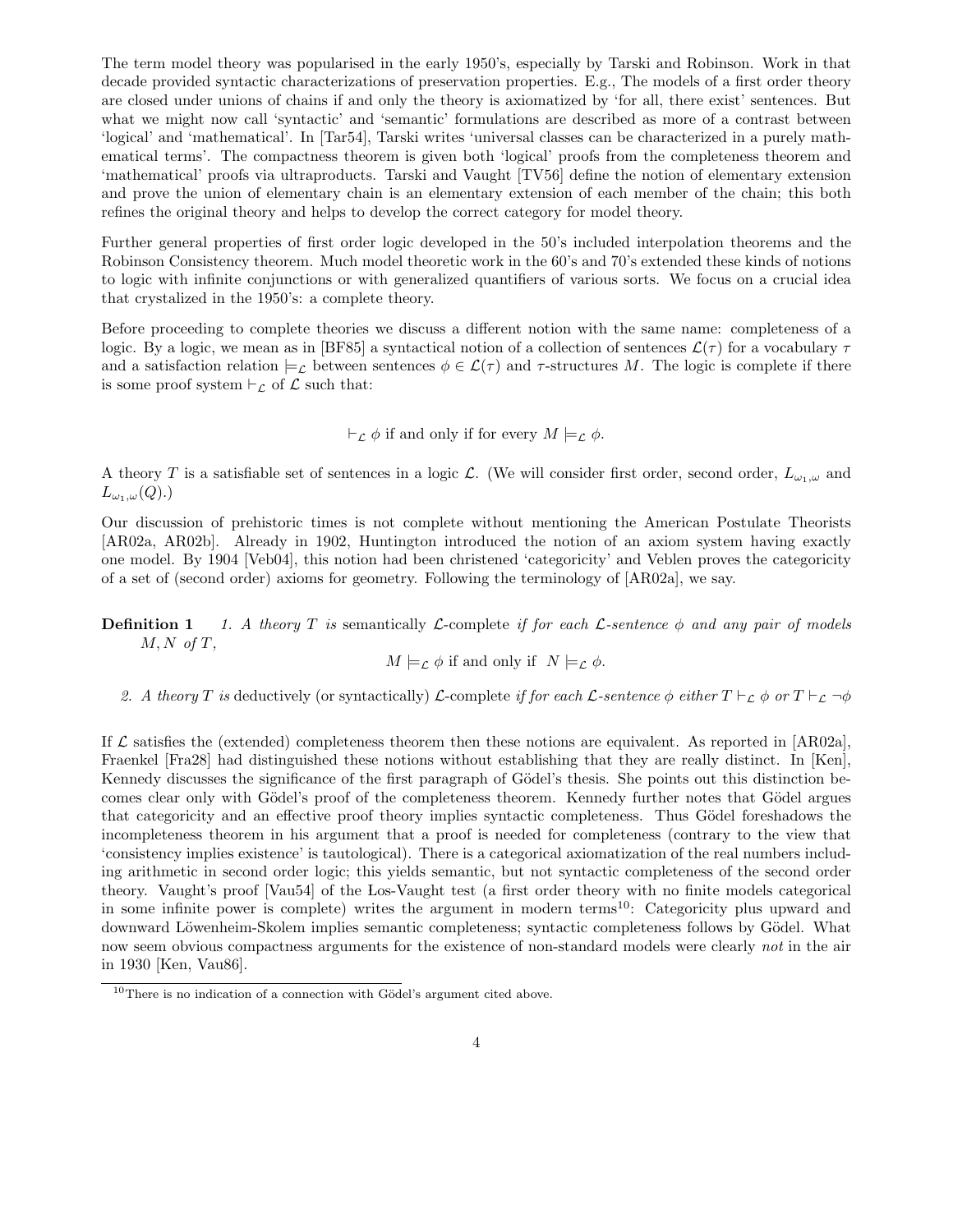Note that for any structure M,  $\text{Th}(M) = \{\phi : M \models \phi\}$  is a semantically complete theory for every logic  $\mathcal L$  is under consideration. This method of obtaining complete theories is fundamental.

### 1.2 Properties of (complete) theories (1950-present)

The mathematical significance of the fundamental notion of a first order complete theory was stressed by Abraham Robinson [Rob56]. He provides a number of mathematically interesting examples of complete first order theories and shows common model theoretic characteristics involving the form of the axiomatization or quantifier elimination for a number of them.

Axiomatic theories arise from two distinct motivations. One is to understand a single significant structure such as  $(N, +, \cdot)$  or  $(R, +, \cdot)$ . The other is to find the common characteristics of a number of structures; theories of the second sort include groups, rings, fields etc. There are a number of second order theories of the first sort that are categorical.

Both of these motivations aim at studying fundamental properties (formulated in a specified logic) which determine all or at least many such properties of a structure or a group of structures. But the axiomatizations have quite different impact. The (usually) second order axioms characterizing a single important structure delineate exactly what makes that structure unique. These axioms illuminate a key feature of the structure: i.e., the reals are the unique complete ordered field with a countable dense subset. But this light is shed on the particular structure. Bourbaki represents a triumph of axiomatization for the second reason. Large parts of mathematics were organized into coherent topics by providing informative axiomatizations.

Consider the relation with categoricity. To avoid trivialities, we deal only with infinite models. T is categorical if it has exactly one model (up to isomorphism). T is categorical in power  $\kappa$  if it has exactly one model in cardinality  $\kappa$ .

Note that under these definitions, every categorical first order theory is semantically complete. Further every theory in a logic which admits the upward and downward Löwenheim-Skolem theorem for *theories* that is categorical in some infinite cardinality is semantically complete. First order logic is the only one of our examples that satisfies this condition. Semantic (and indeed syntactic completeness) can be deduced from  $\aleph_1$ -categoricity for sentences of  $L_{\omega_1,\omega}$  [She83a, She83b, Bal09].

Most people have an intuition for only a few infinite structures: arithmetic on the natural numbers<sup>11</sup>, the rationals, and perhaps on the reals. Most mathematicians extend this to the complex numbers and then to a deeper understanding of various structures depending on their own specialization:  $(SL_2(\Re), P_1$ , initial segments of the ordinals  $^{12}$ ). But all these structures have cardinality at most the continuum. There are few strong intuitions of structures with cardinality greater than the continuum. However, there is a crucial exception to this remark. It is rather easy to visualize a model that consist of copies of single countable or finite object. Consider a vocabulary with a unary function f. Assert that  $f(x)$  never equals x but  $f^{2}(x) = x$ . Then any model is a collection of 2-cycles. On the one hand we have the notion that there are models of arbitrarily large cardinality but I really have no really different vision distinguishing among the models of different large cardinality. This situation generalizes when the number of disjoint copies of the same structure is replaced by the dimension of a vector space or field. Thus we might consider the class of structures  $A_{\kappa}$ , a direct sum of  $\kappa$ copies of  $Z_2$ . The isomorphism type of the model depends solely on the number  $\kappa$  of copies (and not at all on the internal structure of the cardinal  $\kappa$ ).

Many such visualizable structures arise in a standard way; they are the class of models of a first order theory that is categorical in all uncountable cardinalities. Categoricity is not a necessary condition for such a clear

<sup>11</sup>Roman Kossak points out that this intuition is really only for the structure with successor and addition; with multiplication th structure is extremely complex.

 $12$ Recall Paul Cohen's intelligence test: for what ordinals can you visualize the descending chains witnessing well-foundedness?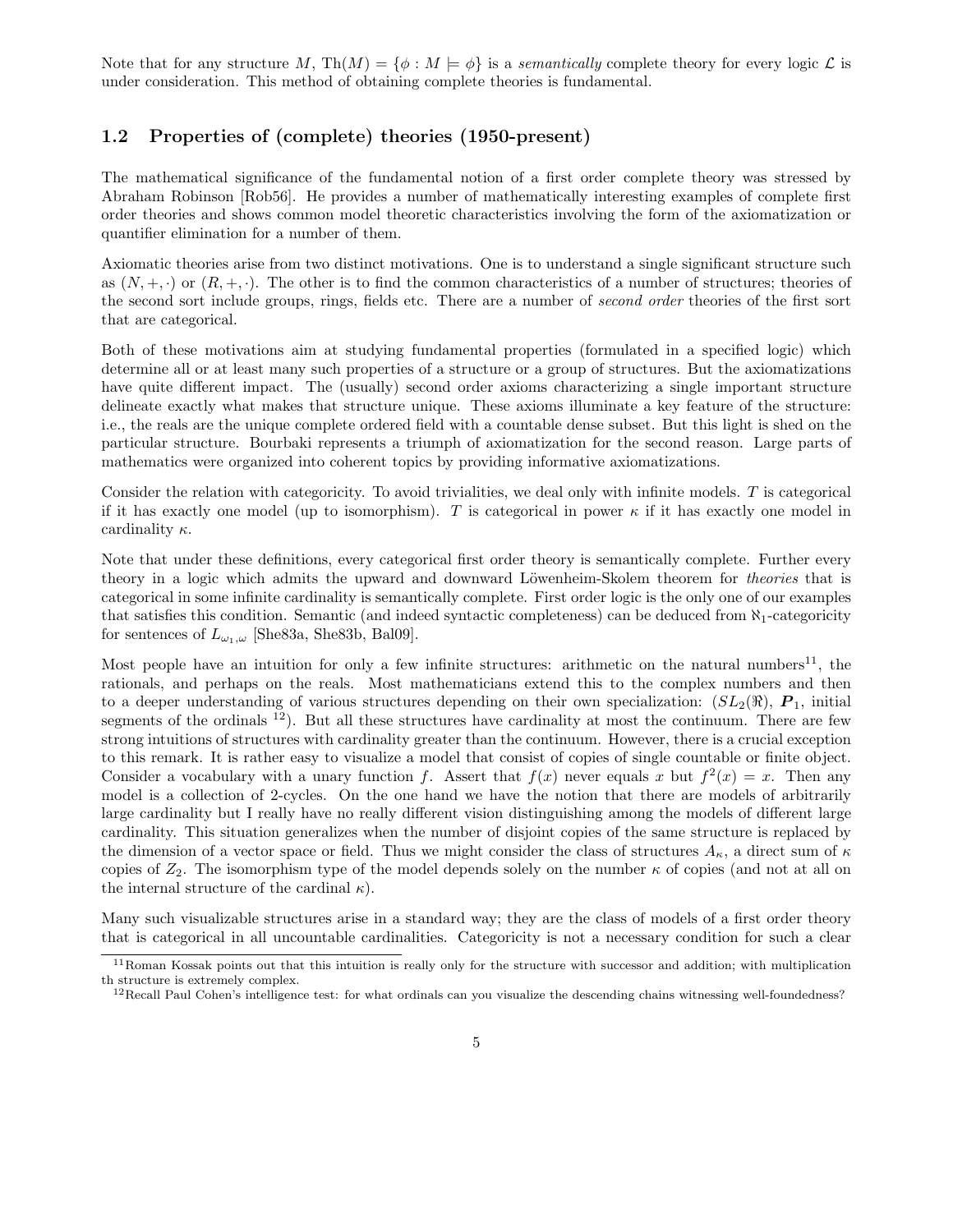visualization: consider an equivalence relation with two infinite classes, fix a totally categorical theory and make each class a model of the given theory. Each model is determined by two cardinals– the cardinality (or more precisely the dimension) of each equivalence class. More sophisticated investigation and slightly relaxing the notion of 'visualize' shows that categoricity does provide a sufficient condition for such a visualization. And then interpreting 'visualise' as: admitting a structure theorem (in the sense of Theorem ??), we can obtain exact conditions for being able to 'see' all models of a first order theory.

It can I think be easily argued that I am taking the notion of visualization too broadly. But this sort of generalization frequently takes place in mathematics and one 'sees' collections of objects (subspaces with dimensions) and remembers that one can 'see' each member of the collection by focusing on it. Certainly common model theoretic diagrams represent this kind of idea. (A diagram might show a tree of little clouds with a straight line in each cloud to represent its basis.)

There is little general information to be discovered about a structure, just by the observation that it is the unique model of a second order sentence<sup>13</sup>. However, the situation for *categoricity in power* of a first order sentence is quite different. First order theories that are categorical in an uncountable power share a number of attributes that flow from that fact. Further their study stimulated a powerful unifying technique for the study of first order theories. Again, we contrast the two perspectives of investigating a particular structure and investigating a class of structures.

Starting with a single prototypical structure, such as the complex field, categoricity in power is the best approximation that first order logic can make to categoricity. But, it turns out to have far more profound implications for studying the original structure than second order categoricity does. If the axioms are universal existential then the theory is model complete (and under slightly more technical conditions admits elimination of quantifiers). Thus the complexity of definable sets is determined by global properties of the class of models. This general structural condition replaces proofs of quantifier elimination by induction on quantifiers that depend on the specific theory; these inductive proofs can be very technical. Every model of an  $\aleph_1$ -categorical theory is 'determined' by a definable *strongly minimal* set which admits a dimension theory similar to that of vector spaces[BL71].

Model theory is often characterized as the study of definability. Consider two variants on this remark: study definable subsets in a given structure or definable classes of structures<sup>14</sup>. While analysis of the definable subsets of, say, the real field is certainly an important topic it turns out that in many cases the important theorems revolve around definability in every model of a theory. Thus a theory  $T$  admits elimination of quantifiers if every first order formula  $\phi(\mathbf{x})$  is equivalent in T to a  $\phi'(\mathbf{x})$  which has no quantifiers. This means that that full understanding of the (in general much more complicated) cylindric algebra of all definable subsets under the operations of intersection, union, negation, and projection (existential quantification) is obtained by studying the Boolean algebra of quantifier free definable sets. This is a property not of a particular structure but of every model of a theory and the map from  $\phi$  to  $\phi'$  is uniform across the models. Completeness is not essential here but completeness is a guarantee of very close similarity of the various models of a theory.

We use the word 'tractable' informally to mean that it is possible to develop a structure theory i) for the definable subsets of models or ii) for the class of all models of a theory. Nontrivially, i) and ii) are closely related.

Crucially, important results about a single structure are deduced by studying non-standard models of its theory. I argue below that the model theorists analyze *complete* theories. Observationally, this is largely true. But whether

<sup>&</sup>lt;sup>13</sup>Jouko Vaananen has pointed out: If  $V = L$ , then a structure is characterized up to isomorphism by second order categorical sentence if and only if it has a second order complete characterization by a single sentence. When  $V \neq L$ , it is possible that some structure has a second order complete characterization by a single sentence but no second order sentence characterizes the structure up to isomorphism. In contrast to the first order case, there are second order sentences with a unique model which has 'no' geometry.

<sup>&</sup>lt;sup>14</sup>Note that technically they are the same process; studying uniform definability of *n*-ary relations on all models of a theory is equivalent to studying classes of models in the same vocabulary augmented by  $n$  individual constants.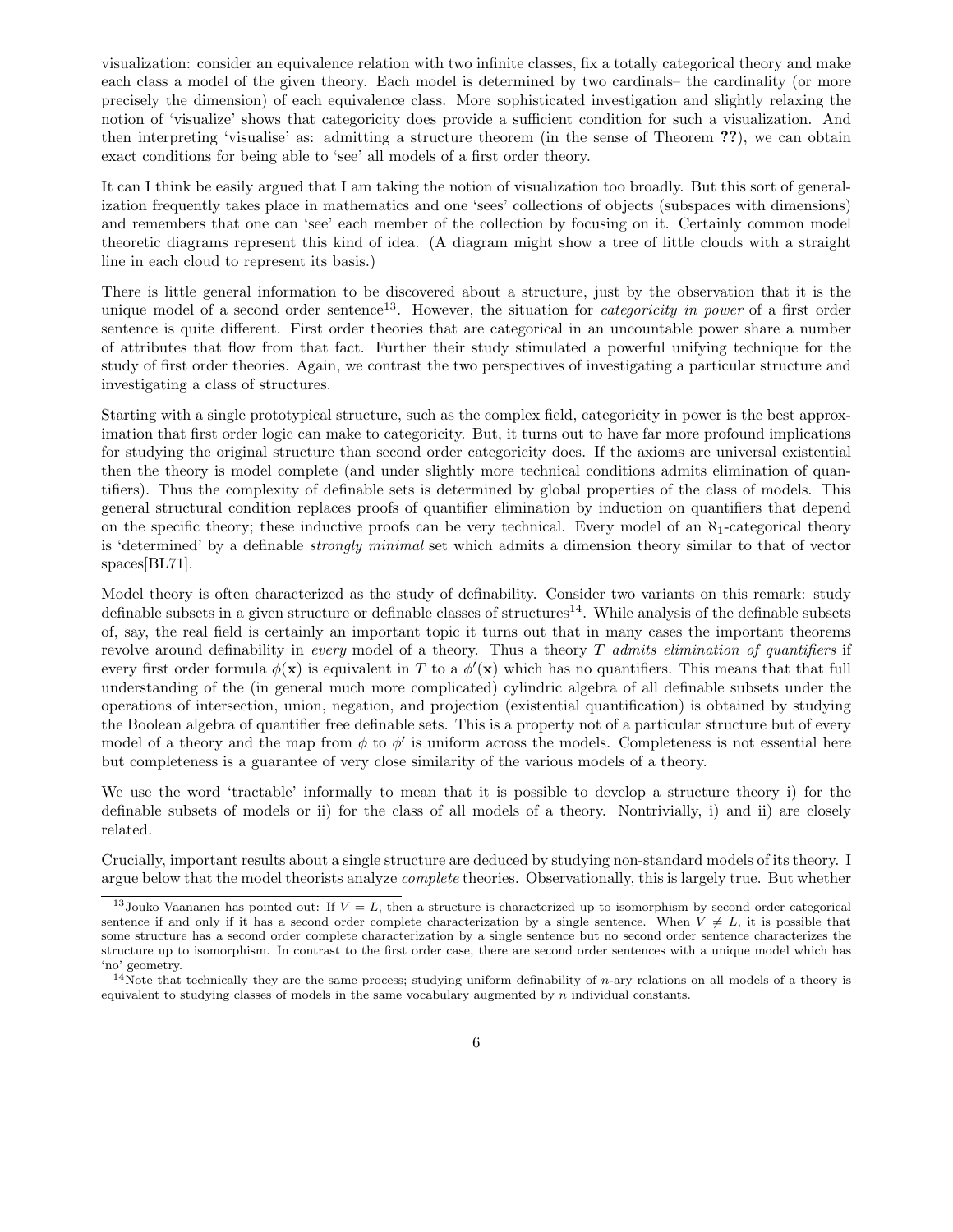this is a technical convenience or a fundamental distinction is a subject for (philosophical?) investigation.

Work of e.g. Robinson, Tarski, Vaught, Loś, Ehrenfeucht, Mostowski, Keisler, Morley, Shelah led to the understanding that complete first order theories admitting elimination of quantifiers provided the most fruitful field of study. Elimination of quantifiers can arise in two radically different ways. By fiat: Morley noticed that there is an extension by explicit definition of any complete first order theory to one which has elimination of quantifiers. Most studies in pure model theory adopt the convention that this extension has taken place. But this extension requires a large price; the vocabulary is no longer tied to the basic concepts of the area of mathematics. Thus for applications model theorists work very hard to find the minimal extension by definitions that must be made to obtain quantifier elimination (or the weaker model completeness). But there is a clear understanding in either the pure or applied case that it is desirable to have a limited number (of alternations) of quantifiers available so that definable sets can be analyzed.

This emphasis on definability underlies much of mathematical logic. Definability conditions are fundamental to descriptive set theory and underlie much work in axiomatic set theory; the characterization of computatibility in terms of definability in arithmetic is central to recursion theory.

Starting from a class of structures, there is little gained simply from knowing a class is axiomatized by first order sentences. In general, the various completions of the theory simply provide too many alternatives. But for complete theories, the models are sufficiently similar so information can be transferred from one to another. One example is transfer from an analytic proof of the classification of finite dimensional algebras over the reals to classification of finite dimensional algebras over an arbitrary real closed field. The Lefschetz principle in algebraic geometry provides an interesting application by considering different completions of the theory of algebraically closed fields. Each completion is determined by specifying a characteristic and the informal Lefschetz principle of algebraic geometry can be formalized as any sentence true in an algebraically closed field of characteristic 0 is true in algebraically closed fields of characteristic  $p$  for almost all  $p$ .

Beeson [Bee] notes that the theory of 'constructible geometry' (i.e. the geometry of ruler and compass) is undecidable. This result is an application of Ziegler's proof [Zie82] that any *finitely axiomatizable theory* in the vocabulary  $(+, 0, 1)$  of which the real field is a model is undecidable. Thus the complete theory is tractable while none of its finitely axiomatized subtheories are.

The importance, even in applications, of uniform definability over all the models of a complete theory is evidence for our first thesis.

#### Thesis I: Studying the models of different (complete first order) theories provides a framework for understanding the foundations of specific areas of mathematics.

The study of complete theories has become the basic framework for model theoretic investigations. We discuss in Section 2 the classification of theories according to structural properties. Over the twentieth century there has been an important shift in the choice of which logic to use for formalization and in choice of which mathematical topic to investigate. Early work focused on 'foundational theories' and the line between the various logics had not yet been clarified. The introduction to Gödel's thesis [Ken] implicitly assumed that any system (at least of the real numbers) will include an axiomatization of arithmetic. But work of Gödel and Tarski shortly after that thesis established that arithmetic is undecidable while the theory of the real field is decidable. Most current model theoretic research into specific theories focuses on theories are both mathematically important and tractable. Model theory has given tools for discovering which theories are tractable. The gain is that many theories of general mathematical interest are tractable. But the cost is that tractable theories are not foundational in the traditional sense; both ZFC and PA suffer from the Gödel phenomena (the existence of a pairing function and sufficient strength to encode syntax) and are not susceptible to the general model theoretic techniques discussed here. A theory displaying the Gödel phenomena will be undecidable for intrinsic reasons. (It is perfectly possible to code undecidability into the axioms of extremely well-behaved theories.) Because of the foundational significance the interplay between PA and true arithmetic is an important theme in rather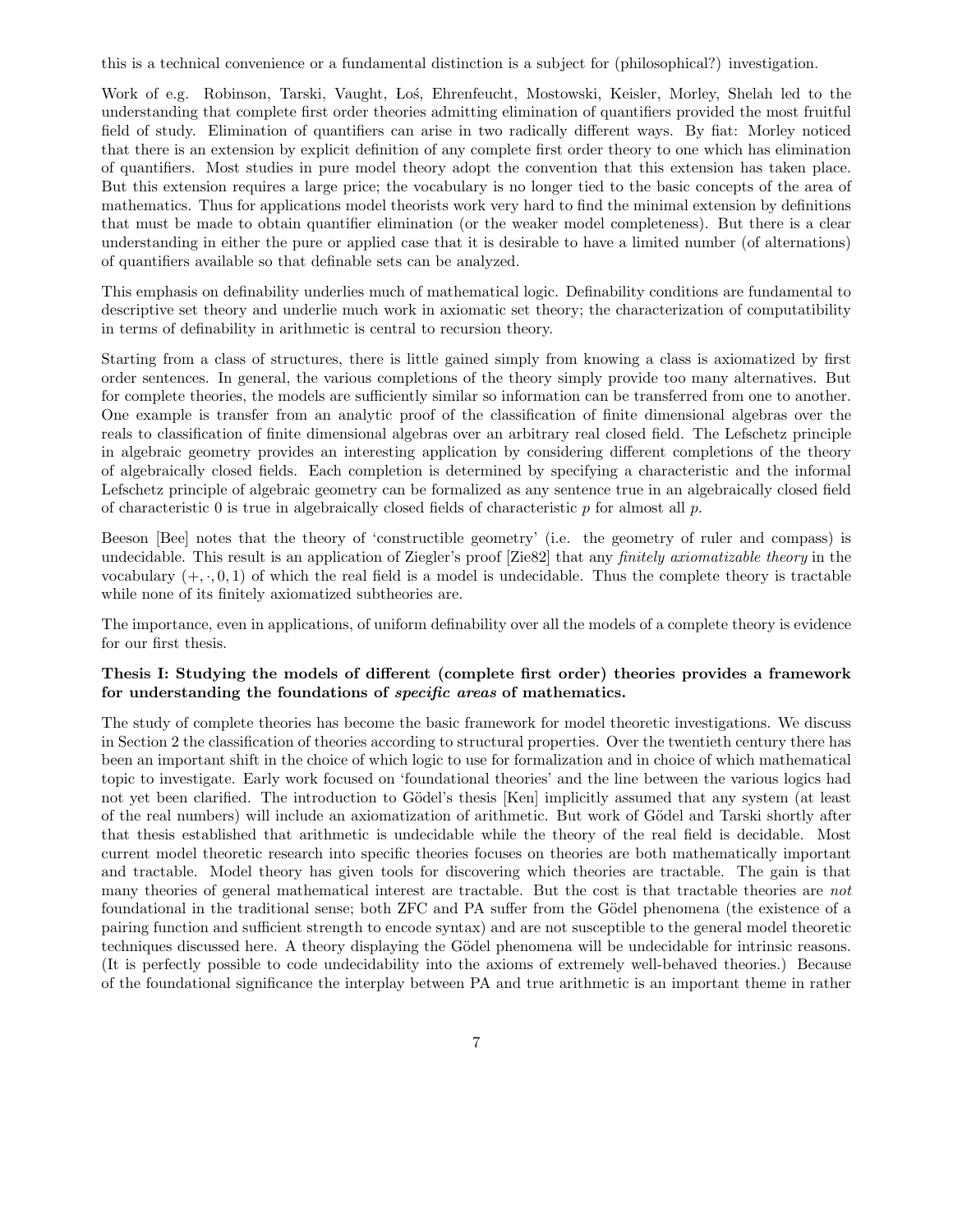distinct subject: Model theory of arithmetic. Some techniques overlap those discussed here but the viewpoint is different[KS06].

As one example of the use of complete theories to provide a foundation for a specific area of mathematics, we consider algebraic geometry. A long standing model theoretic aphorism asserts: Algebraic geometry is the study of definable subsets of algebraically closed fields<sup>15</sup>. There is much truth in this. Algebraic geometry studies the solution in fields of systems of equations. And the requisite unity of studying solution sets in different fields is provided by using the complex numbers as a universal domain and interpreting the same equation in different subfields. This is a fundamental model theoretic view point but one that took decades to develop in algebraic geometry. Even more, the notion of a generic point on a variety [Lan64], is made more specific under the Morley analysis: a generic point of a variety is a realization in an extension field of a type of maximum Morley rank in the variety. The Weil-Hrushovski theorem, every constructible group is definably isomorphic to an algebraic group (Theorem 4.13 of [Poi87]), is a further example of definability providing a different conceptual foundation for a fundamental mathematical idea.

But the aphorism fails in two ways. The most obvious is that algebraists are concerned with systems of equations. This seems to be a great deal more restrictive than arbitrary first order definability. After all neither logical connectives nor quantifiers are involved. But the quantifiers are illusory. A fundamental result goes by two names with rather different connotations: Chevalley-Tarski Theorem:

- 1. Chevalley: The projection of a constructible set is constructible.
- 2. Tarski: The theory of algebraically closed fields admits elimination of quantifiers.

The connection between the two versions is the observation that projection of the set defined by  $\phi(x_1, \ldots, x_n)$  in n-space to  $n-1$ -space is the solution set of  $\exists (x_n)\phi(x_1,\ldots,x_n)$ . This theorem shows that any first order definable subset in an algebraically closed field is definable by a Boolean combination of equations. But the algebraic geometer really distinguishes the case where there are no negations (a conjunction of equations - a trick makes disjunctions disappear.) From a general model theoretic standpoint  $p(\mathbf{x}) = 0$  and  $p(\mathbf{x}) \neq 0$  are taken to be at the same level. In the early 90's Hrushovski and Zilber [HZ93] introduced the notion of a Zariski geometry, which via the use of a topology (setting solutions of equations as closed) provides a model theoretic basis for being able to distinguish sets definable by positive formulas.

The second drawback is that, more precisely, this approach describes 'Weil' style algebraic geometry of the 1950's and does not directly interpret the more modern 'Grothendieck' style. There is disagreement about the significance of this alleged weakness in the usual model theoretic approach [Mac03, Hru02].

There are a number of important theorems that invoke model theoretic ideas to attain more traditional mathematical results.

- 1. Artin-Schreier theorem (A. Robinson)
- 2. Decidability and quantifier eliminability of the real field and complex fields (Tarski/Robinson)
- 3. Decidability and model completeness of valued fields (Ax-Kochen-Ershov)
- 4. Quantifier elimination for p-adic fields (Macintyre)
- 5. O-minimality of the real exponential field (Wilkie)

<sup>&</sup>lt;sup>15</sup>Actually, algebraically closed fields do not form a complete theory; the characteristic has to be specified. But in fact the standard mathematical analysis also specifies the characteristic for most of the work.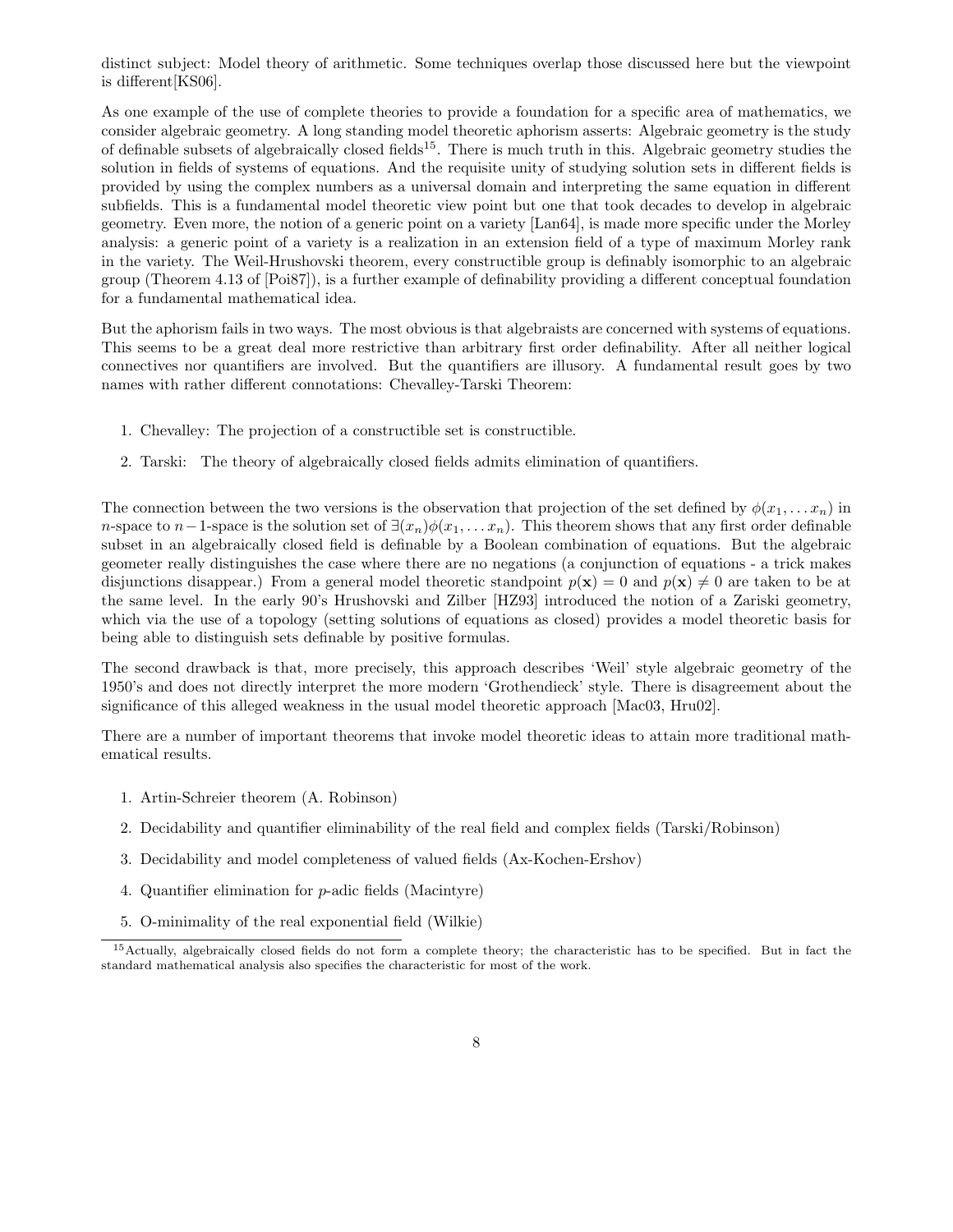Although many of these results seem 'logical' in nature, some have purely mathematical statements and most have significant consequences in core mathematics.

We have argued that the notion of a complete theory provides an appropriate unit of analysis for distinguishing an area of mathematics. In the examples before 1980, the main model theoretic idea was definability and the main tools were compactness and elimination of quantifiers. We have already indicated that more sophisticated model theoretic tools have played an essential role in the mathematical applications. These techniques also illustrate the more important philosophical contribution of model theory: providing tools for understanding the connections across areas.

#### 1.3 Properties of classes of theories (1970-present)

The development of Shelah's stability theory could be (and indeed was) misperceived as mere technical mathematics concerned with abstruse cardinalities. As we'll see it provides both a mathematically powerful classification of areas of mathematics and tools for methodological investigations.

#### Thesis II: Studying classes of theories provides an even more informative framework for the understanding of the methodology of specific areas of mathematics.

The second current of model theory revolves around properties of classes of theories. The key to this analysis is Shelah's concept of the Stability Hierarchy.

**Theorem 2 (Shelah)** Every complete first order theory  $T$  falls into one of the following 4 classes.

- 1.  $\omega$ -stable
- 2. superstable but not  $\omega$ -stable
- 3. stable but not superstable
- 4. unstable

Moving down this list in general reflects decreasing structure of the models of  $T$ . Note that the hierarchy provides an organization of various areas of mathematics that illuminates connections that are not apparent from the usual mathematical standpoints. We list a number of different algebraic examples at various levels in the hierarchy. Some  $\omega$ -stable theories are: algebraically closed fields (of any fixed characteristic) and algebraic groups over algebraically closed fields , differentially closed fields (of characteristic 0), compact complex manifolds. Some strictly superstable theories are:  $(\mathbb{Z}, +), (Z_2^{\omega}, H_i)_{i \leq \omega}$  (where  $H_i$  is a subgroup of finite index). Some strictly stable theories are:  $(\mathbb{Z}, +)^{\omega}$  and separably closed fields of characteristic p. Unstable theories include Arithmetic, Real closed fields, complex exponentiation, and the theory of the random graph. Recent model theoretic work in two directions (dependent theories) (NIP)[HPP08, She] and infinitary logic [Zil04]) provide systematic tools to distinguish and analyze theories with intractable Gödel phenomena from those more susceptible to model theoretic analysis.

This classification provides a totally new way of organizing mathematical discourse. The underlying invariant is the cardinality of the Stone space of the Boolean algebra of formulas over a model M of  $T(S(M))$ . We say  $T^{16}$  is stable in  $\lambda$  if for every M with  $|M| = \lambda$ ,  $|S(M)| = \lambda$ . Then,  $\omega$ -stable implies stable in all  $\lambda$ ; superstable means stable above the continuum; stable means stable in some  $\lambda$  and unstable means stable in no  $\lambda$ . But this purely model theoretic and apparently combinatorial notion imposes important structural conditions on

<sup>16</sup>We restrict to countable theories for simplicity.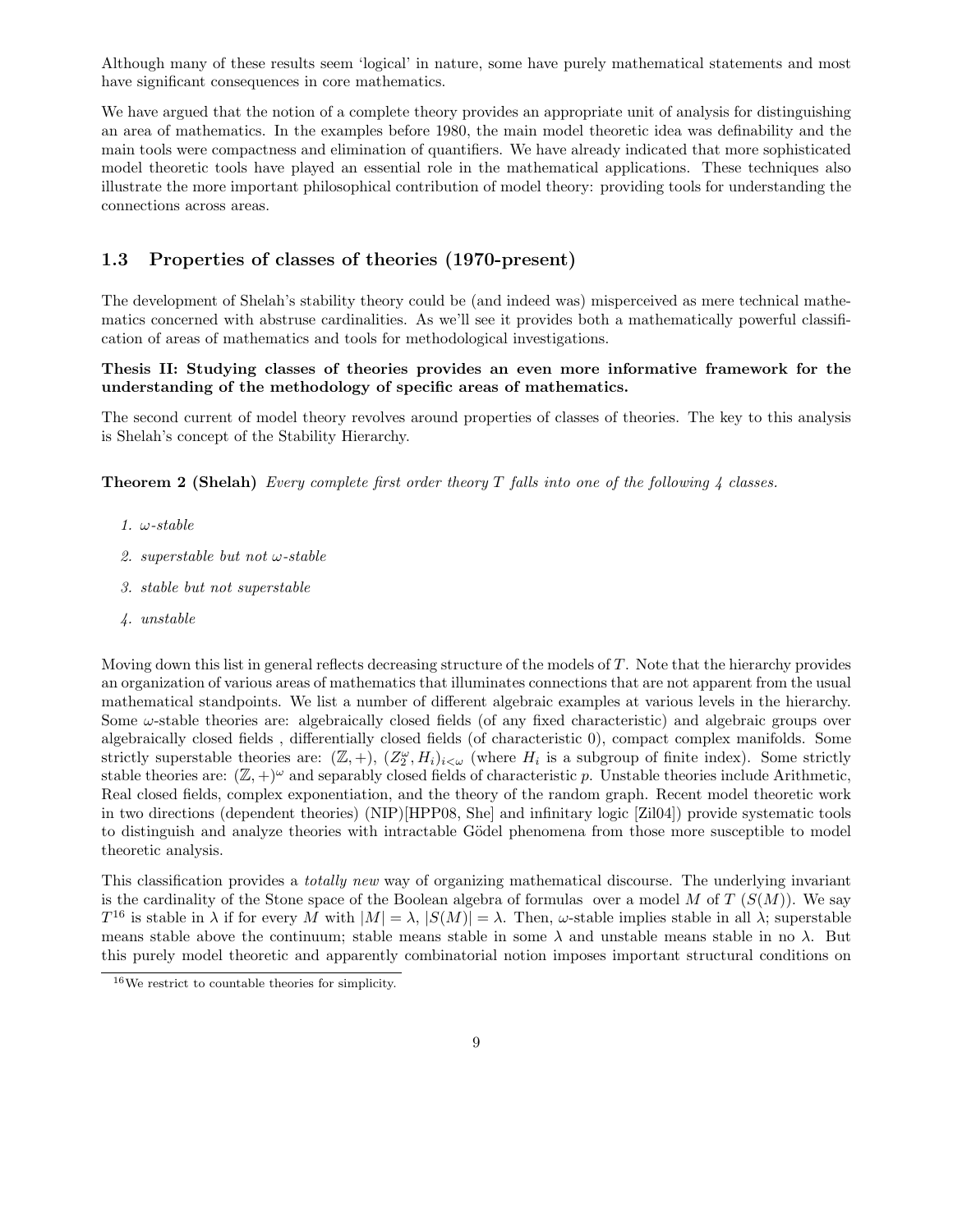the models of the theory that we discuss in Section 2. Crucially, stability can be described in purely syntactic terms.

Shelah's techniques for analysis of models of stable theories and his more complex notions such as: orthogonality, canonical bases, regular types, etc. have many applications. In particular, Hrushovski combined these methods and those of 'geometric stability theory' with a deep understanding of Diophantine geometry to provide fundamental advances related to the Mordell-Lang conjecture [Bou99, Hru96]. Notably, although the application is to an  $\omega$ -stable theory of algebraically closed fields; the analysis (for the characteristic p-case) involves strictly stable theories of separably closed fields. We have noted first that both basic model theoretic ideas of definability and compactness and later the more sophisticated model theoretic methods have been used to solve problems of core mathematics. Just this fact is important from the standpoint of any analysis of mathematical methodology. But these model theoretic tools themselves provide tools for analysis. On their face they illustrate distinctions and similarities across different areas. In the next section of the paper we sketch how these tools allow us to analyze some mathematical notions as they span areas of mathematics.

## 2 Concept Analysis: Dimension

Our general claim is that the techniques and concepts developed in stability theory can be useful for a philosophical investigation of the methodology of mathematics. In this section we outline the development of two themes; space is short so even a sketch of the argument is deferred. The notion of dimension is a basic mathematical idea and model theory provides a unifying approach among several avatars of this notion<sup>17</sup>. Moreover, the stability hierarchy provides a way to compare different areas of mathematics in terms of the strength of their dimension notion.

The article on Dimension in [Gow08] suggests five notions of dimension that occur in such fields as real or complex geometry, differential geometry, topology and algebra. Shelah [She78] defines a fruitful and far-reaching generalization of the notion of dimension in vector spaces (and in algebraic geometry). Any stable theory admits such a (family of) dimensions on each model. Using this notion, [Bal01] analyzes two of Gower's notions using model theoretic notions arising out of stability theory, distinguishing 'algebraic' and 'geometric' intuitions.

Investigating the dimensions and connections between (type)-definable subsets of models leads to a fundamental theorem: the Main Gap [She91].

#### **Theorem 3 (Shelah's Main Gap)** For every first order theory  $T$ , either

- 1. Every model of  $T$  is decomposed into a tree of countable models with uniform bound on the depth of the tree, or
- 2. The theory  $T$  has the maximal number of models in all uncountable cardinalities.

The impact of this theorem is to divide first order theories into two classes. The models (of any cardinality) of a classifiable theory can be decomposed in a uniform way from countable models. The models of unclassifiable theories are creative; new patterns continually emerge as models of larger cardinality are considered.

A fundamental idea, that appears only technical, is to decompose into trees of models. This decomposition was a tool for counting the number of models in each cardinality of a theory. But systematic representation of a model as prime over a tree of (independent) submodels is a fundamentally new mathematical notion.

<sup>&</sup>lt;sup>17</sup>Other notions that could be given a similar analysis include: chain conditions, notions of finiteness, 'genericity', group actions (E.g., what are sufficient conditions for the development of Galois Theory [MTB10]?).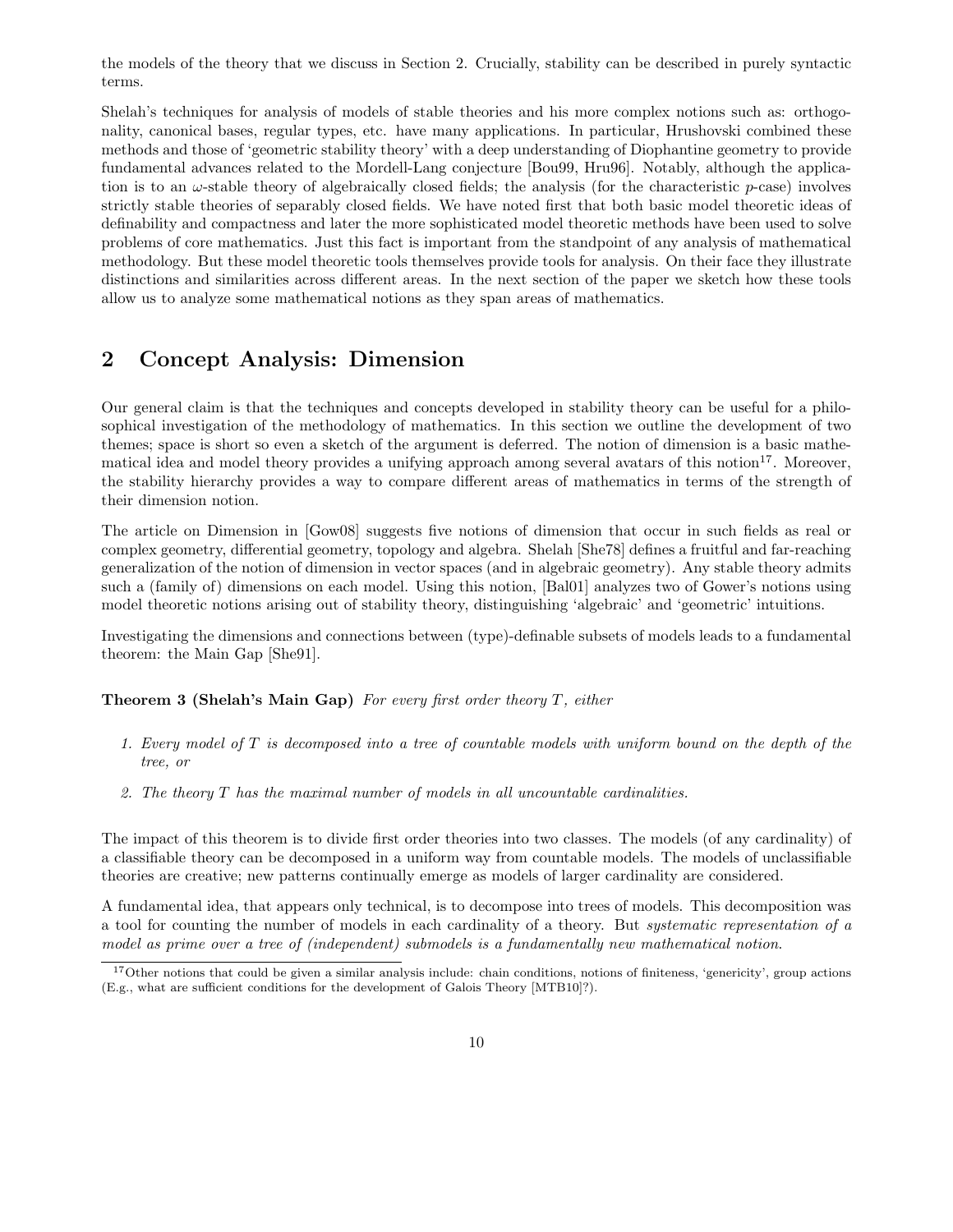Arithmetic is the paradigmatic example where no notion of dimension makes sense. Model theory is able to make clearer distinctions of when a well-behaved dimension is possible.

**Theorem 4** 1. If a model admits a pairing function, it has no well-behaved notion of dimension.

2. If  $T$  admits a pairing function then  $T$  is not superstable.

The first of these observations is folklore. Much more well-behaved (from a model-theoretic standpoint) theories can have pairing functions. Lachlan (reported in [BM82]) showed the second result in Theorem 4, which shows that pairing does force a theory to the non-structure side. In particular, any theory with a pairing function has many models in all uncountable cardinalities. Thus the stability hierarchy becomes a tool for determining which theories admit good notions of dimension. Note that the coding of these tame theories into foundational theories such as ZFC or arithmetic completely destroys these salient tame properties of mathematical notion under study. But there are also important structures, most notably the real field, which do not have pairing functions, which do admit rank functions, but are not stable. These led to the study of  $o$ -minimality[dD99].

## 3 Conclusion

We have discussed three issues concerning the relationship of contemporary model theory, mathematics, and philosophy. The first observation is that model theory is a vigorous part of mathematics that uses tools that were invented for 'logical analysis' to solve problems arising in more traditional mathematics. In this respect model theory differs only in degree from logic in general. Ideas stemming from computability and relative computability permeate computer science and model theoretic ideas arise in many aspects of computer science. Such notions as the Curry-Howard isomorphism and the analysis of weak theories of arithmetic to study computational complexity show the influence of proof theory across mathematical disciplines. Set theory has a similar interaction with mathematics both by the discovery that certain classical mathematical problems depend on set theoretic principlesn

and e.g. by the integration of set theoretic methods with those from dynamical systems in studying the Borel classification of problems [KM04].

The identifying characteristic of logic in these mathematical examples is not an 'analysis of reasoning' but an explicit attention to *means of definability*. The intricate history of the relationship between 'core mathematics' and 'logic' is certainly a fit topic for study in the practice-based philosophy of logic.

Secondly we made the argument that the notion of a complete theory provides a unit of analysis for examining different areas of mathematics. We both examined the abstract reasons that it is a suitable unit of analysis and examined one case, algebraic geometry, in a bit more detail.

And thirdly, recall Thesis II: studying classes of theories provides an even more informative framework for the understanding of the methodology of specific areas of mathematics. We cursorily described the connection of model theoretic dimension with such notions in algebraic geometry, complex exponentiation and tame topology.

But model theory also provides entirely new areas of mathematics for study. It provides two new general notions of how mathematical properties might change as the cardinality of the structures involved change. Eventual behavior: what happens on all sufficiently large cardinals. Initial behavior: what can we say about the 'lower infinite', cardinals below say,  $\Box_{\omega_1}$ . Much of core mathematics is much coarser: it studies either properties of particular structures of size at most the continuum or makes assertions that are totally cardinal independent. E.g., if every element of a group has order two then the group is abelian. Model theory of infinitary logic allows a more sophisticated analysis in two directions; determination of properties that hold only eventually rather than everywhere and study of classes that are well-behaved on small cardinals to determine whether this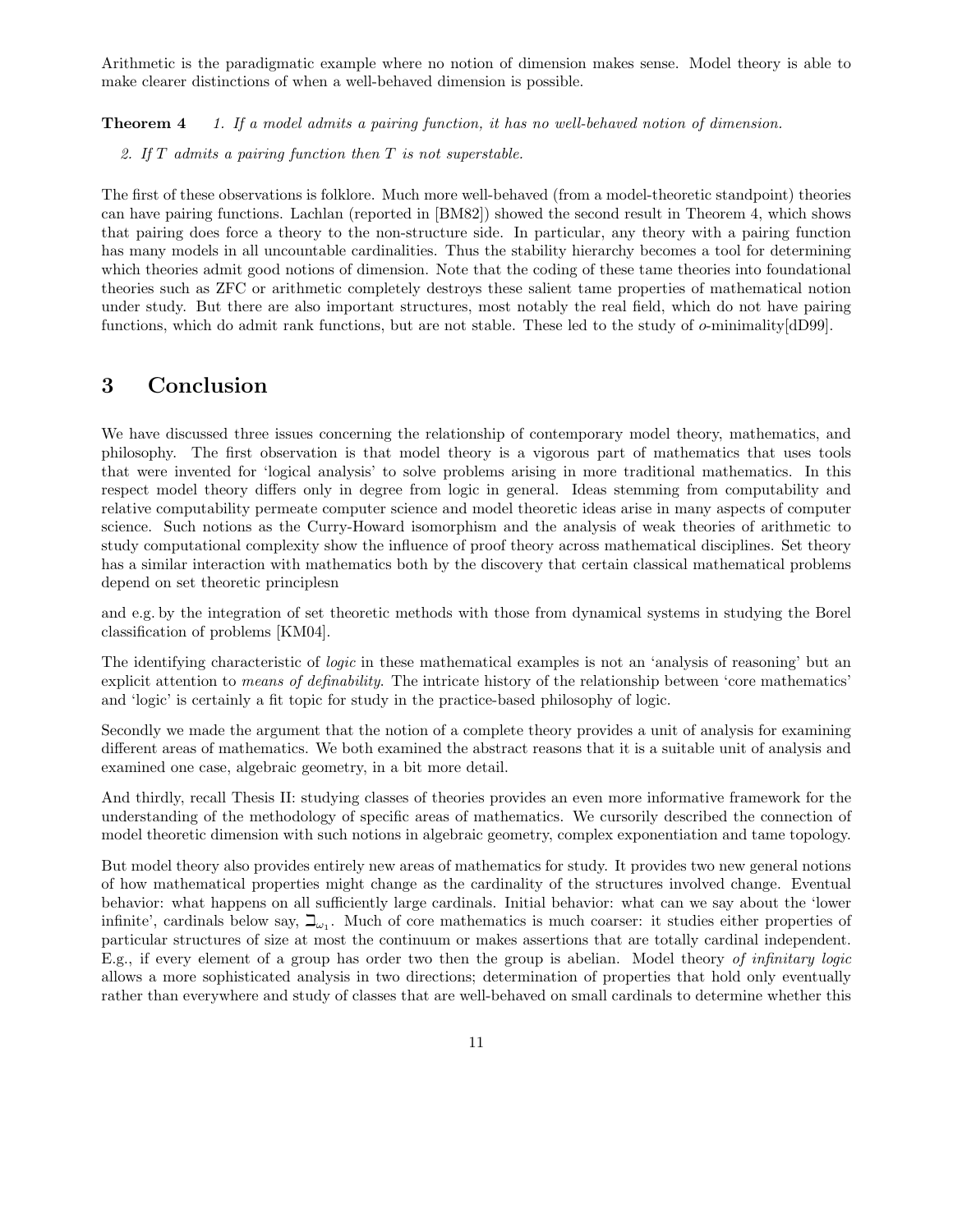behavior propagates to the entire universe. Certain properties allow us to chart the infinite. Some properties (e.g. categoricity for certain classes of models of infinitary sentences) are now known to be eventual; but major questions remain about from what level they propagate. But other properties (amalgamation, tameness) may not propagate; there is a real difference between large and small models for such properties. Still other properties, e.g. saturation, occur cofinally but not eventually for interesting classes of models. Thus, model theory begins to explore the paradise of the infinite, conceived by Grosseteste and delivered by Cantor. But with Shelah's classification theory the study of infinity moves into adolescence– it moves beyond combinatorial analysis into structural and algebraic investigations.

# References

- [AR02a] S. Awodey and E. Reck. Completeness and categoricity, part I: Nineteenth-Century Axiomatics to Twentieth-Century Metalogic. History and Philosophy of Logic, 23:1–30, 2002.
- [AR02b] S. Awodey and E. Reck. Completeness and categoricity, part II: Twentieth-Century Metalogic to Twenty-first Century Semantics. History and Philosophy of Logic, 23:77–94, 2002.
- [Bal09] John T. Baldwin. Categoricity. Number 51 in University Lecture Notes. American Mathematical Society, 2009. www.math.uic.edu/ $\tilde{\ }$  jbaldwin.
- [Bal01] J.T. Baldwin. Model theoretic perspectives on the philosophy of mathematics. fuller version of the current paper: http://www.math.uic.edu/~jbaldwin/pub/amstalk3.pdf, 201?
- [Bal10] J.T. Baldwin. Review of 'the birth of model theory' by C. Badesa. Bulletin of American Mathematical Society, 47:177–185, 2010. to appear, see also http://www2.math.uic.edu/ jbaldwin/pub/birthbbltrev.pdf.
- [Bee] M. Beeson. Constructive geometry, proof theory and straight-edge and compass constructions. http: //www.michaelbeeson.com/research/talks/ConstructiveGeometrySlides.pdf.
- [BF85] J. Barwise and S. Feferman, editors. Model-Theoretic Logics. Springer-Verlag, 1985.
- [BKPS01] S. Buss, A. Kechris, A. Pillay, and R. Shore. The prospects for mathematical logic in the twenty-first century. The Bulletin of Symbolic Logic, 7:169–196, 2001.
- [BL71] J.T. Baldwin and A.H. Lachlan. On strongly minimal sets. *Journal of Symbolic Logic*, 36:79–96, 1971.
- [BM82] J.T. Baldwin and R. N. McKenzie. Counting models in universal Horn classes. Algebra Universalis, 15:359–384, 1982.
- [Bou99] E. Bouscaren, editor. Model Theory and Algebraic Geometry : An Introduction to E. Hrushovski's Proof of the Geometric Mordell-Lang Conjecture. Springer-Verlag, 1999.
- [dD99] L. Van den Dries. Tame Topology and O-Minimal Structures. London Mathematical Society Lecture Note Series, 248, 1999.
- [Fra28] A. Fraenkel. Einleitung in die Mengenlehre. Springer, Berlin, 1928. 3rd, revised edition.
- [Fre54] Anne Freemantle. The Age of Belief. The Mentor Philosophers. New American Library of World Literature, 1954. Grosseteste quoted page 134.
- [Göd29] K. Gödel. Uber die vollständigkeit des logikkalküls. In S. Feferman et. al., editor, Kurt Gödel:Collected Works, vol. 1, pages 60–101. Oxford University Press, New York, 1929. 1929 PhD. thesis reprinted.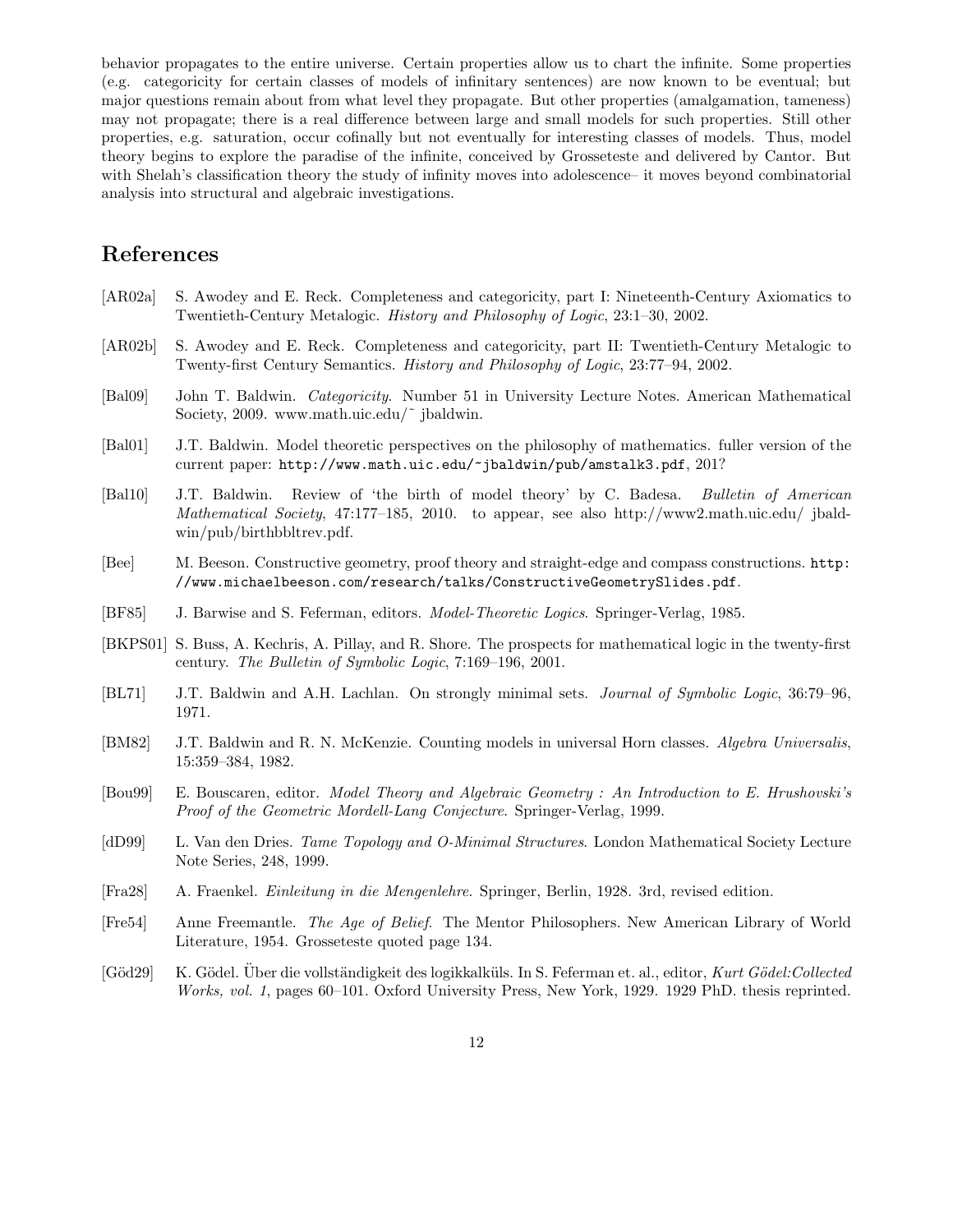- [Gow08] T. Gowers, editor. The Princeton Companion to Mathematics. Princeton University Press, 2008.
- [HPP08] E. Hrushovski, K. Peterzil, and A. Pillay. Groups, measures and nip. Journal of AMS, 21:563–595, 2008.
- [Hru96] E. Hrushovski. The Mordell-Lang conjecture over function fields. Journal of the American Mathematical Society, 9:667–690, 1996.
- [Hru02] E. Hrushovski. Computing the Galois group of a linear differential equation. In Differential Galois Theory (Bedlewo 2001), volume 58 of Banach Center Publications, pages 97–138. Polish Academy of Sciences, 2002.
- [Hru09] E. Hrushovski. Stable group theory and approximate subgroups. preprint, 2009.
- [HZ93] E. Hrushovski and B. Zilber. Zariski geometries. Bulletin of the American Mathematical Society, 28:315–324, 1993.
- [Ken] Juliette Kennedy. An appreciation of Gödel's thesis; and reflections on moral platonism. preprint.
- [KM04] A. Kechris and B. D. Miller, editors. Topics in Orbit Equivalence. Lecture Notes in Mathematics, Vol. 1852. Springer, 2004.
- [KS06] R. Kossak and J. Schmerl. The Structure of Models of Peano Arithmetic. Oxford Logic Guides. Oxford University Press, Oxford, 2006.
- [Lan64] Serge Lang. Algebraic Geometry. Interscience, 1964.
- [Mac03] Angus J. Macintyre. Model theory: Geometrical and set-theoretic aspects and prospects. Bulletin of Symbolic Logic, 9:197 – 212, 2003.
- [MTB10] A. Medvedev and R. Tagloo-Bigash. An invitation to model theoretic Galois theory. to appear, 2010.
- [Poi87] Bruno Poizat. Groupes Stables. Nur Al-mantiq Wal-ma'rifah, 82, Rue Racine 69100 Villeurbanne France, 1987.
- [Rob56] A. Robinson. Complete Theories. North Holland, Amsterdam, 1956.
- [She] S. Shelah. Dependent theories and the generic pair conjecture. preprint.
- [She78] S. Shelah. Classification Theory and the Number of Nonisomorphic Models. North-Holland, 1978.
- [She83a] S. Shelah. Classification theory for nonelementary classes. I. the number of uncountable models of  $\psi \in L_{\omega_1\omega}$  part A. Israel Journal of Mathematics, 46:3:212–240, 1983. paper 87a.
- [She83b] S. Shelah. Classification theory for nonelementary classes. I. the number of uncountable models of  $\psi \in L_{\omega_1\omega}$  part B. Israel Journal of Mathematics, 46;3:241–271, 1983. paper 87b.
- [She91] S. Shelah. Classification Theory and the Number of Nonisomorphic Models. North-Holland, 1991. second edition.
- [She09] S. Shelah. Classification Theory for Abstract Elementary Classes. Studies in Logic. College Publications www.collegepublications.co.uk, 2009. Binds together papers 88r, 300, 600, 705, 734, 838 with introduction E53.
- [Tar35] Alfred Tarski. Der Wahrheitsbegriff in den formalisierten Sprachen. Studia Philosophica, 1:261–405, 1935. translated as: The concept of truth in formalized languages in Logic, [Tar56].
- [Tar54] Alfred Tarski. Contributions to the theory of models, I and II. Indag. Math., 16:572, 582, 1954.